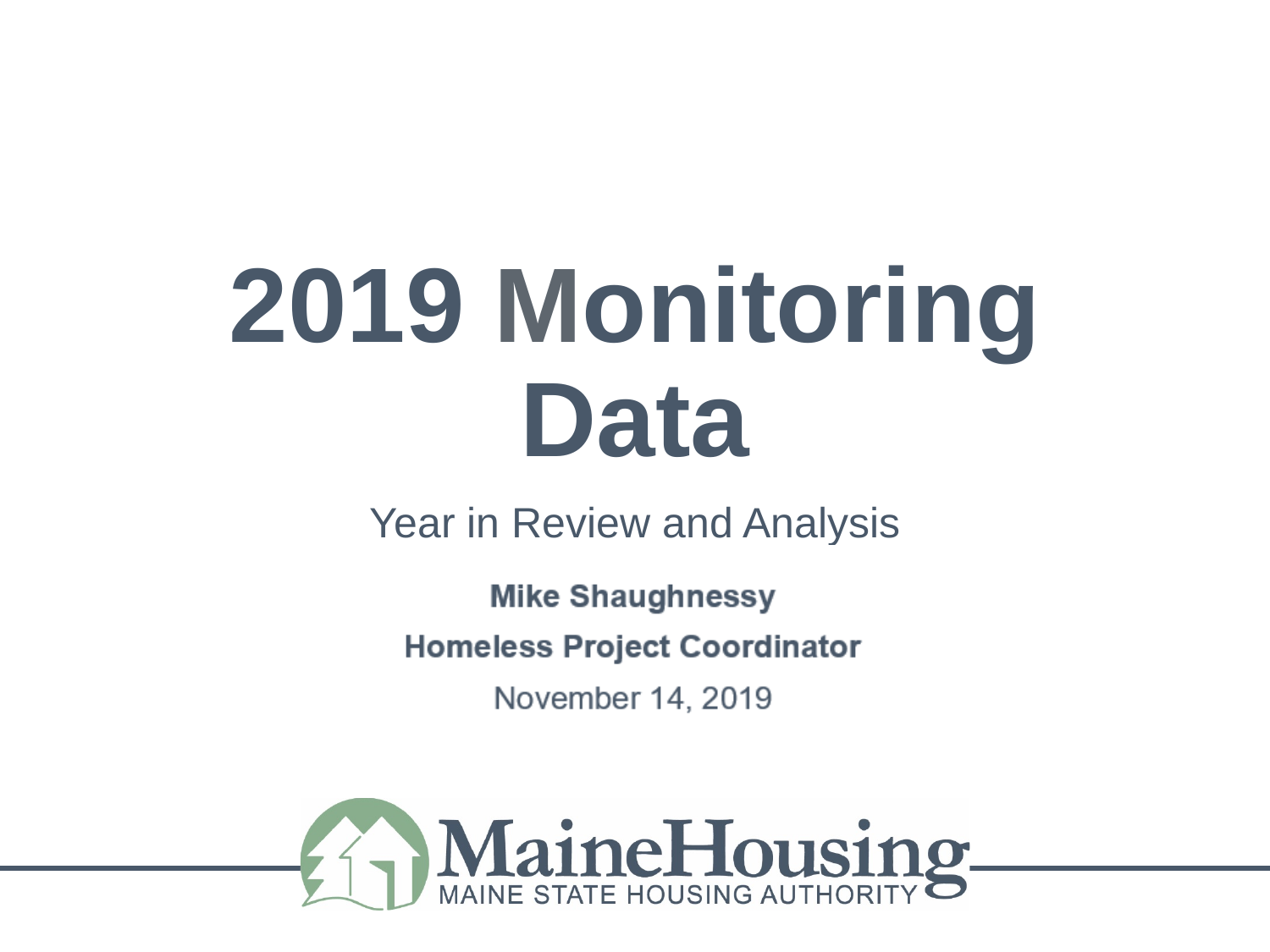# **Why we monitor**

Monitoring ensures all shelters are following the various regulations and laws that govern federal and state funding.

- The goal of monitoring is to HELP shelters get the most money they can get.
- The goal of monitoring is NOT to "catch" shelters doing things wrong.
- We like hanging out with cool people.

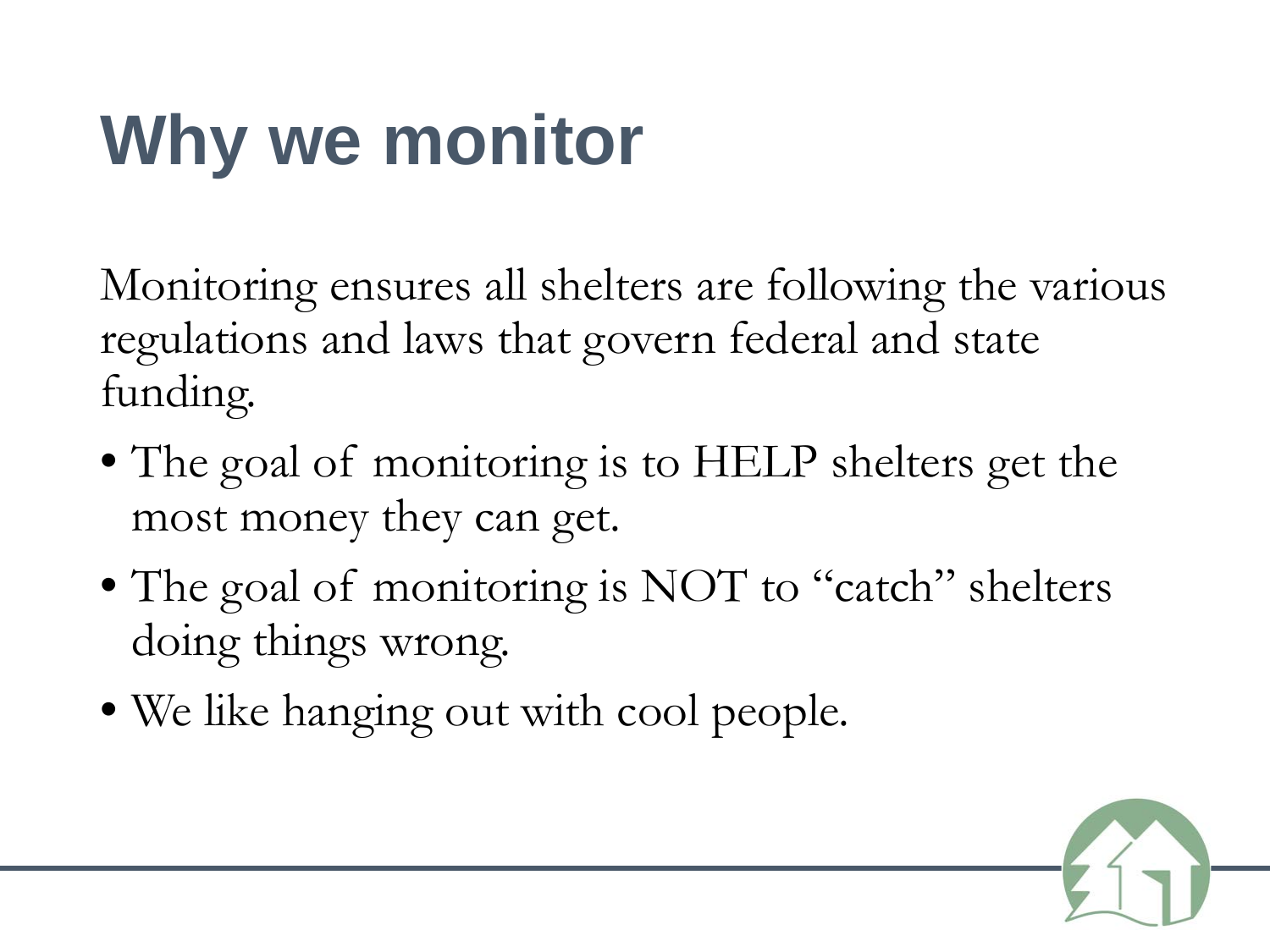#### **Regulations on which we monitor**

- Federal Emergency Solutions Grant regulations. 24 CFR§576, it's a thrilling read.
- Other federal regulations and laws (FedHOME, HMIS, General Grant Admin regs, Federal Privacy Act, etc). More thrills!
- Maine Homeless Solutions Rule. Formulated by MaineHousing with input from providers, passed by the State Legislature.
- ESHAP Program Guide. The basic process of how ESHAP functions.

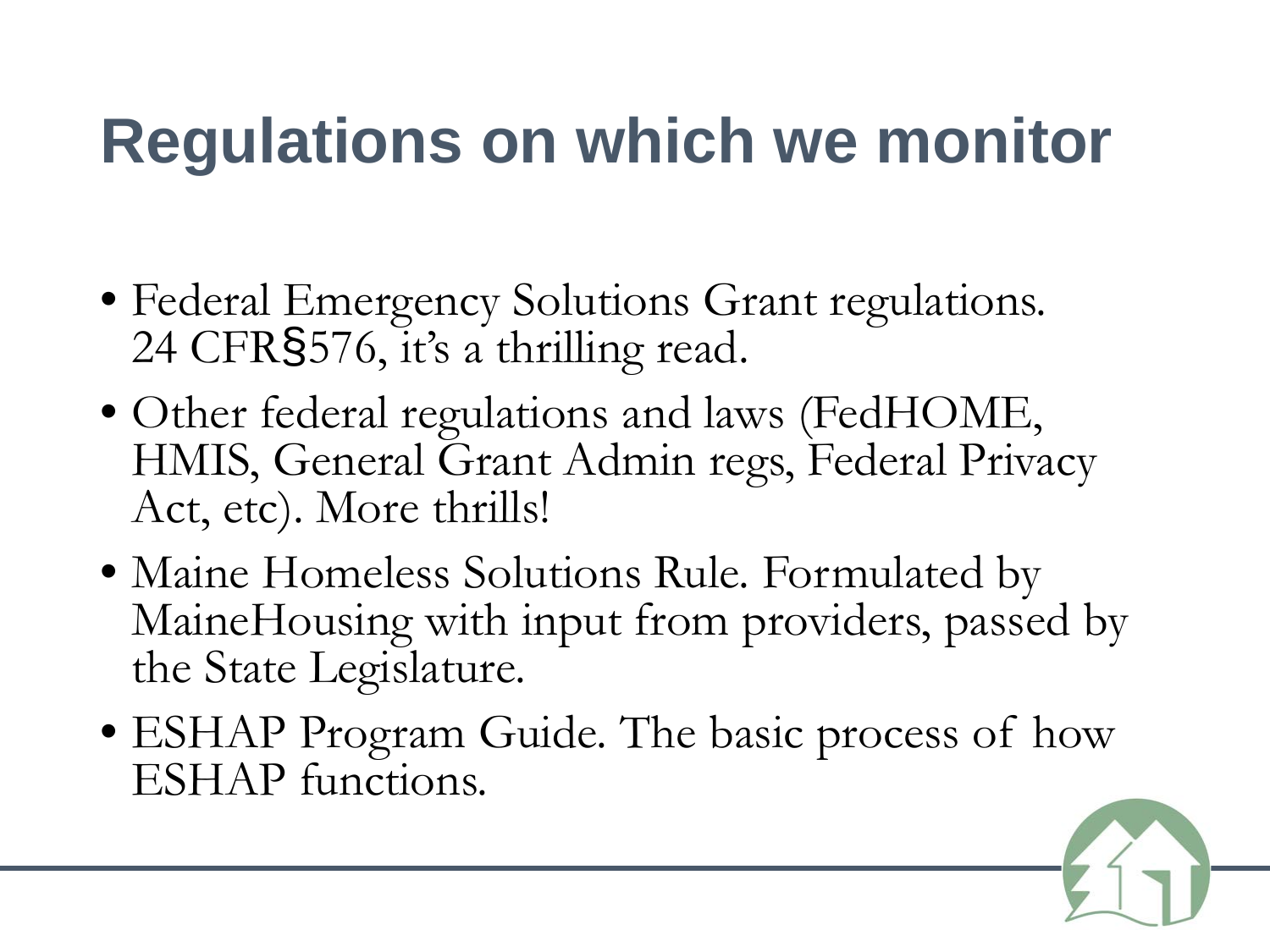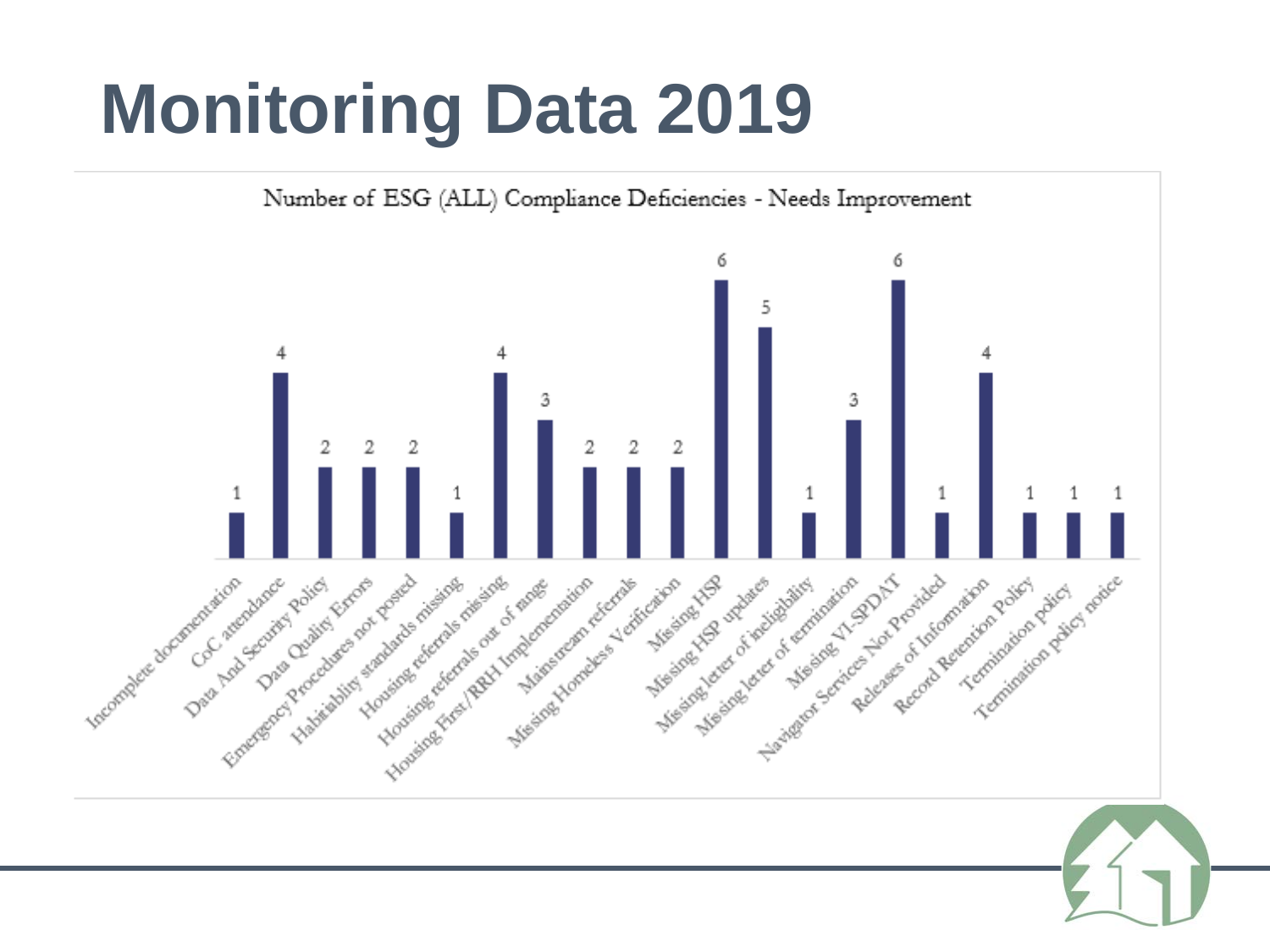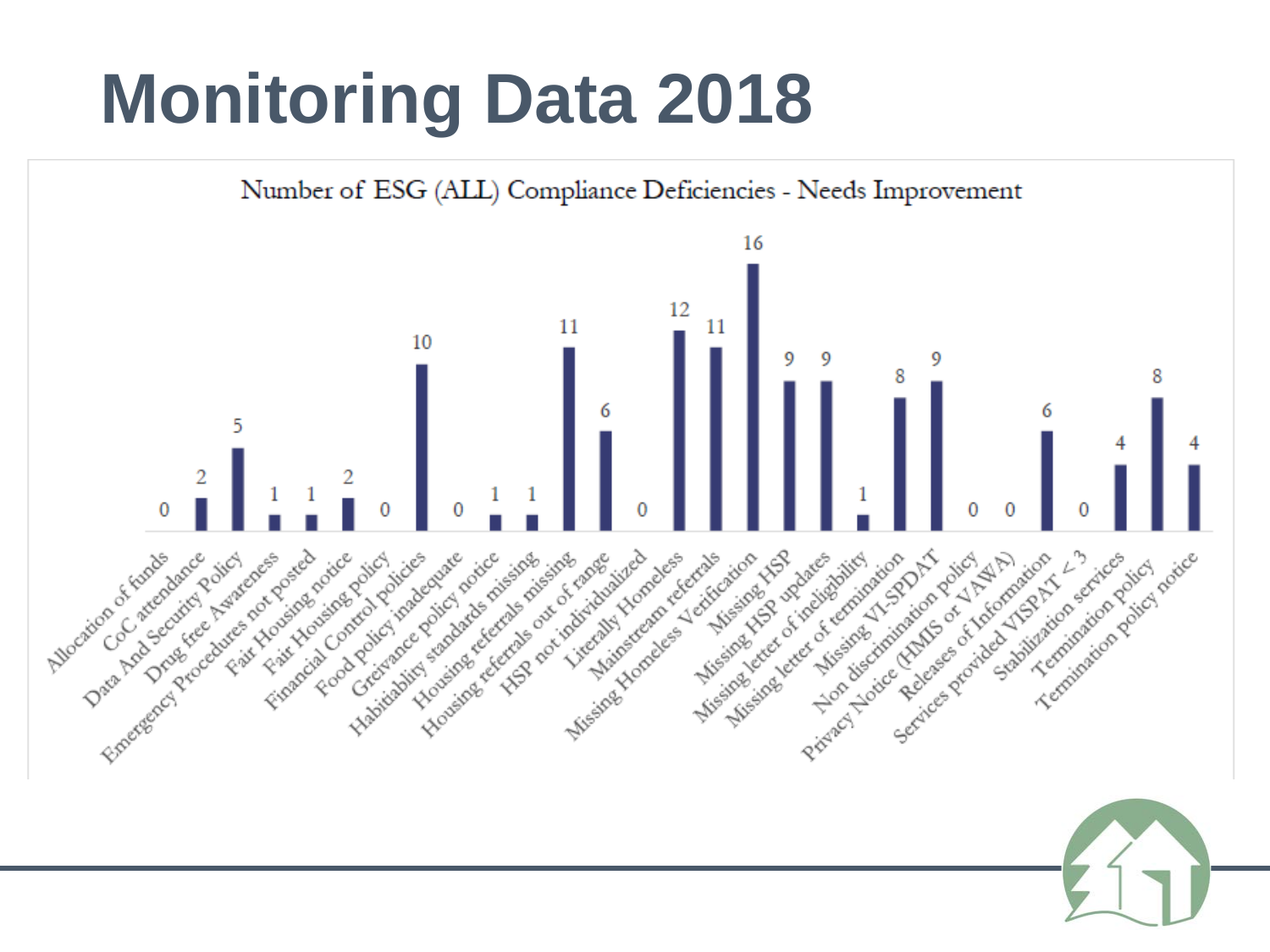Number of ESG Compliance Deficiencies - Needs Improvement

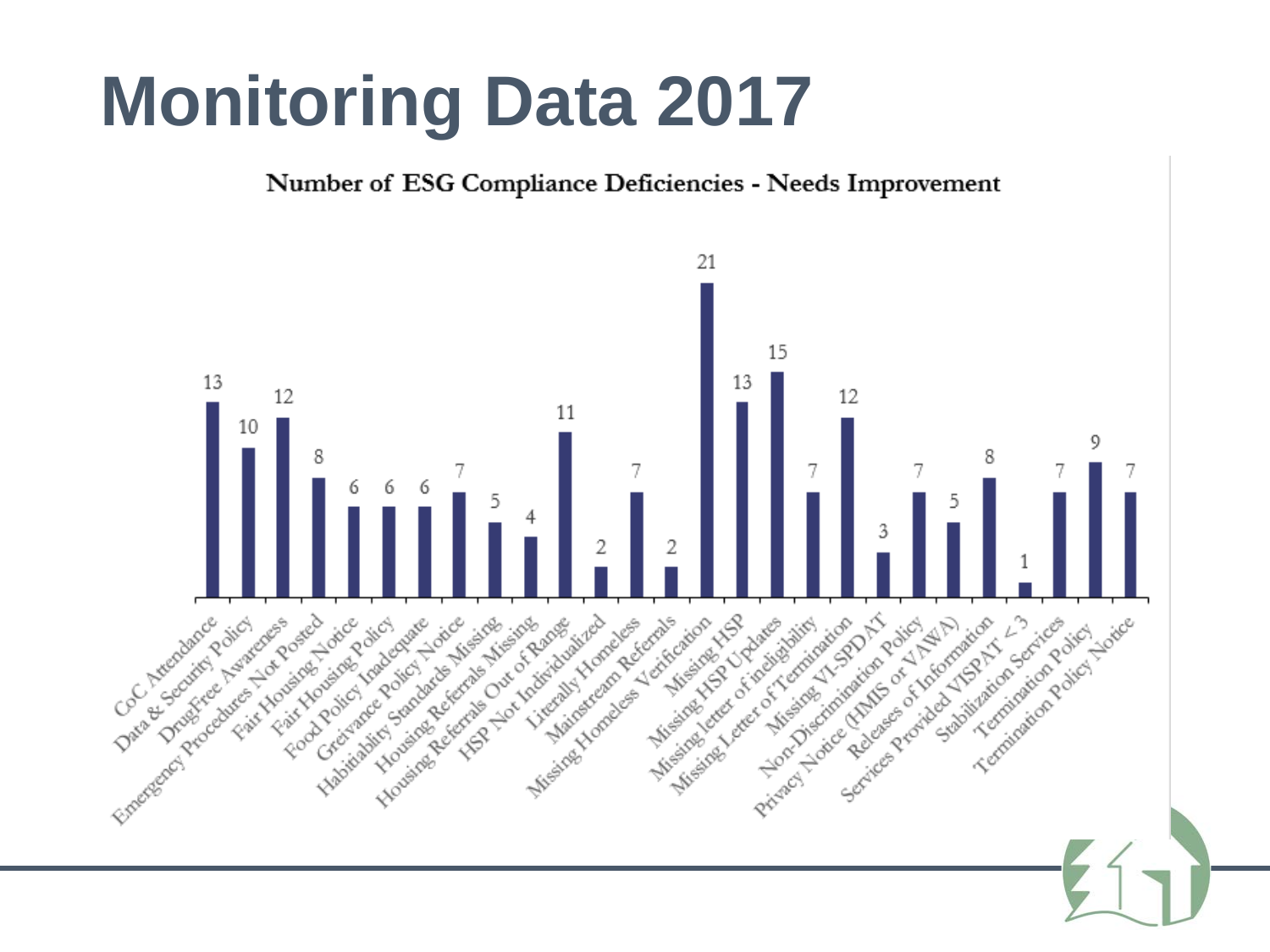# **Trends in Monitoring**

- Total Findings
- Types of findings
- Average number of findings per agency
- Maximum number of findings for an agency
- Agencies with no findings

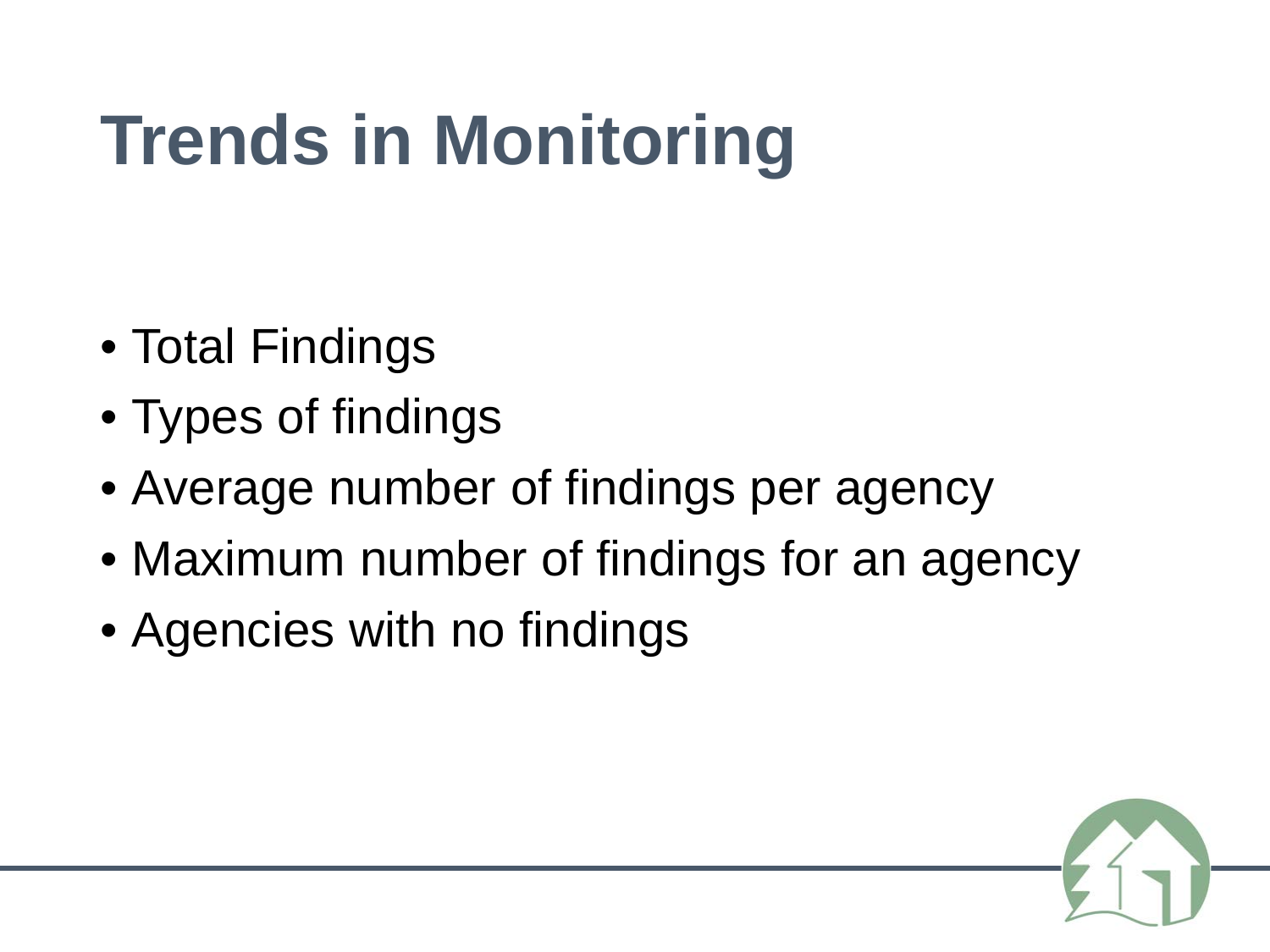# **Total Findings, 2017-2019**



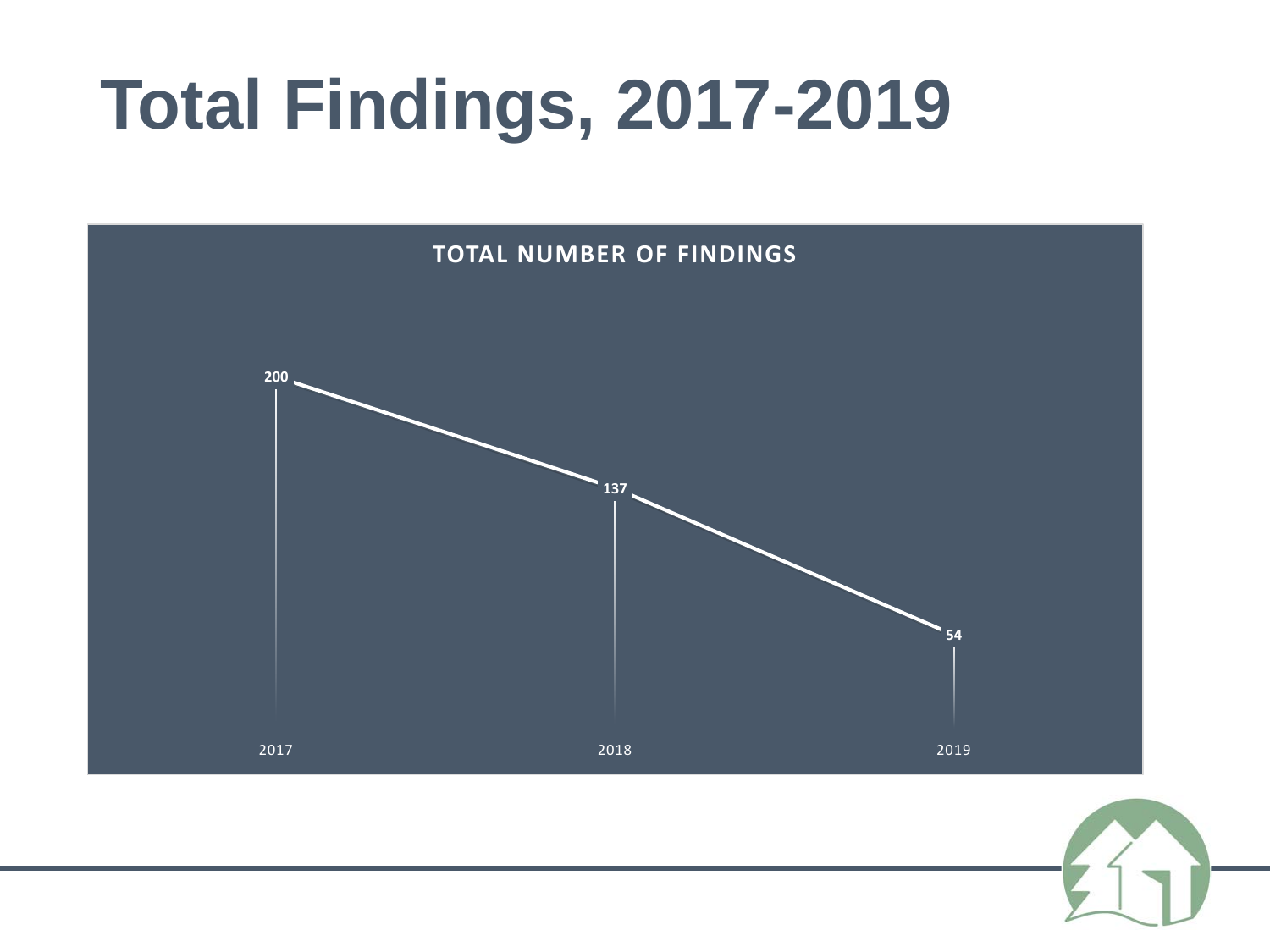# **Types of Findings, 2017-2019**



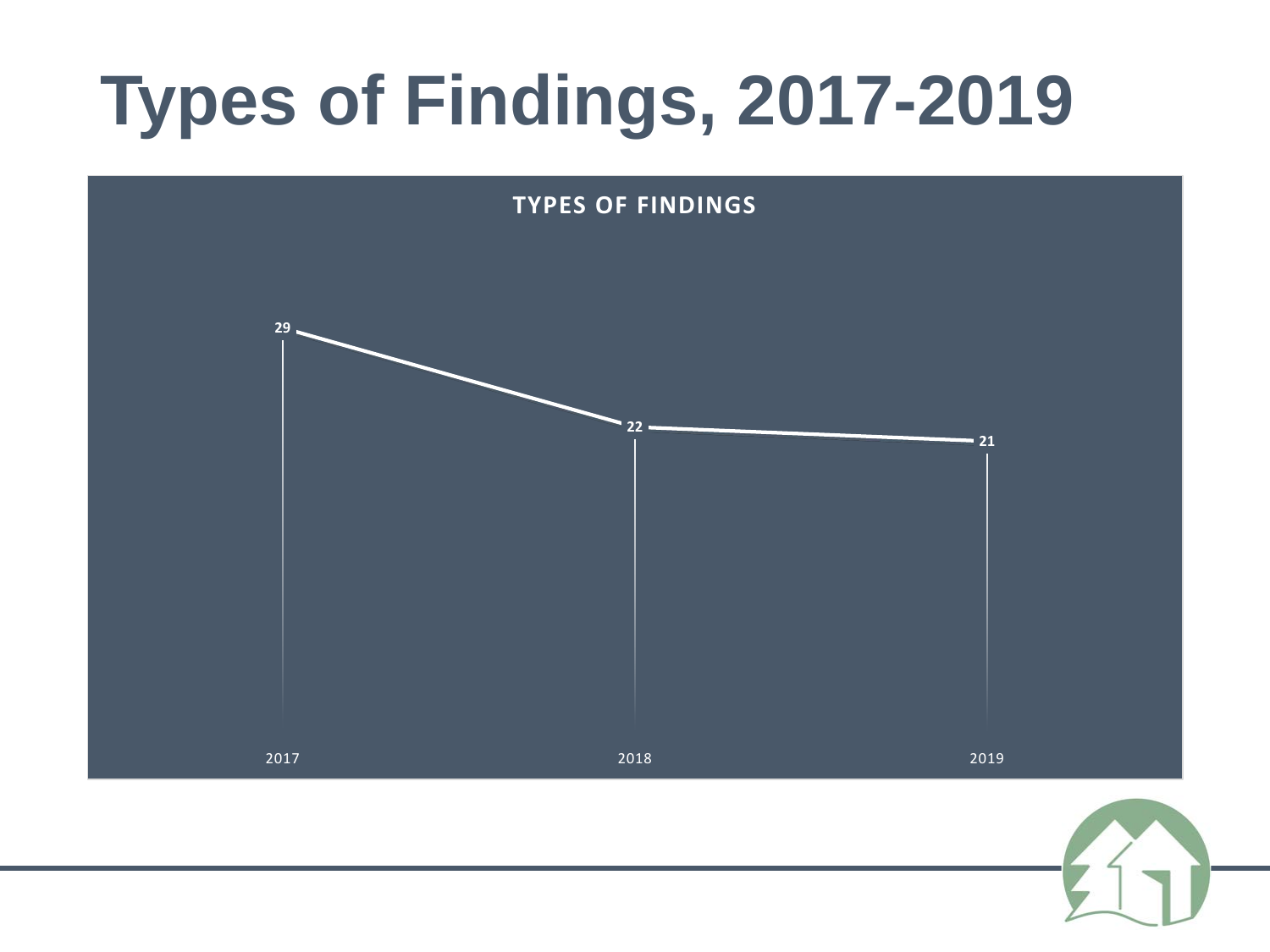# **Max Findings, 2017-2019**

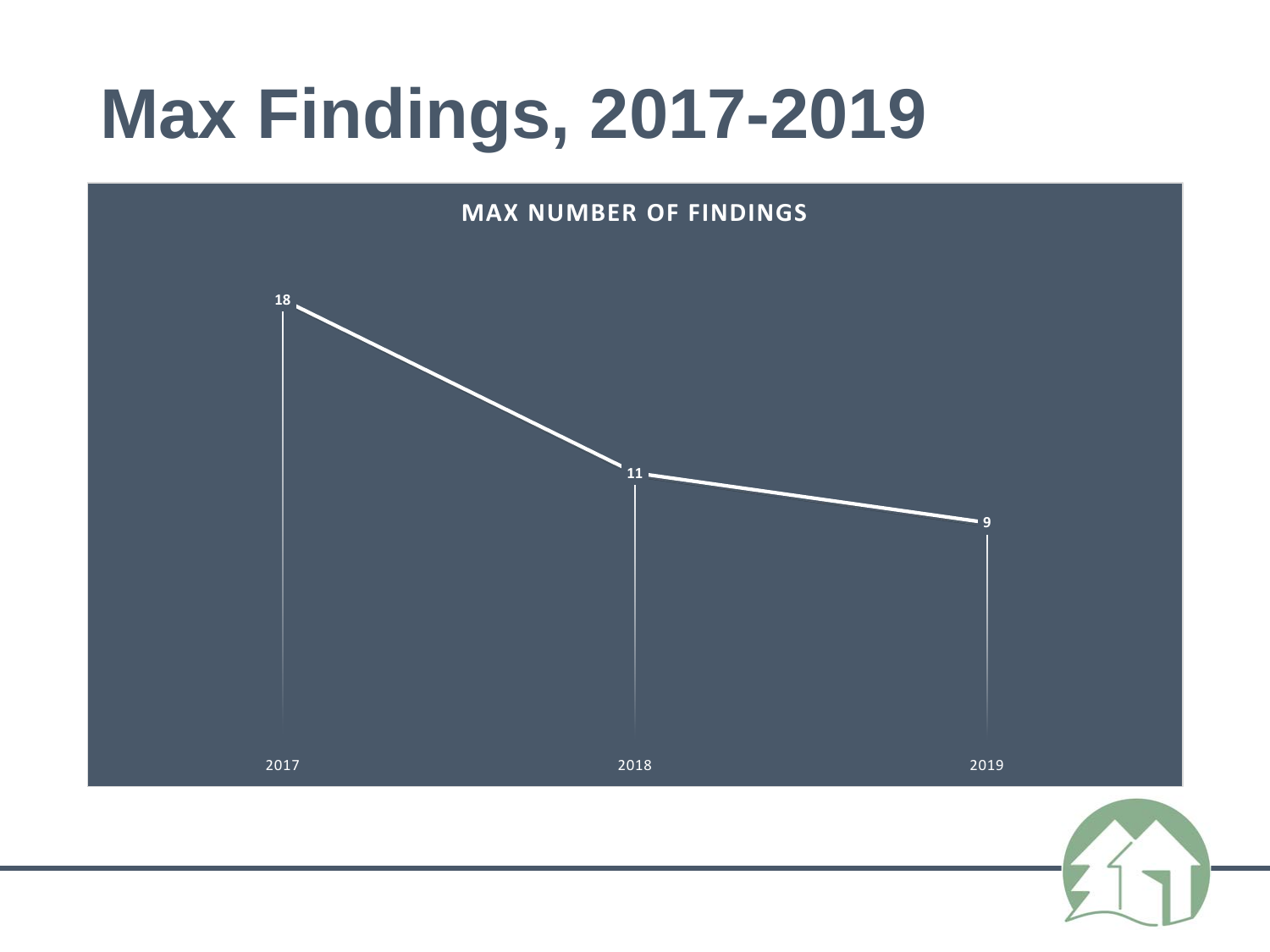# **Zero Findings, 2017-2019**



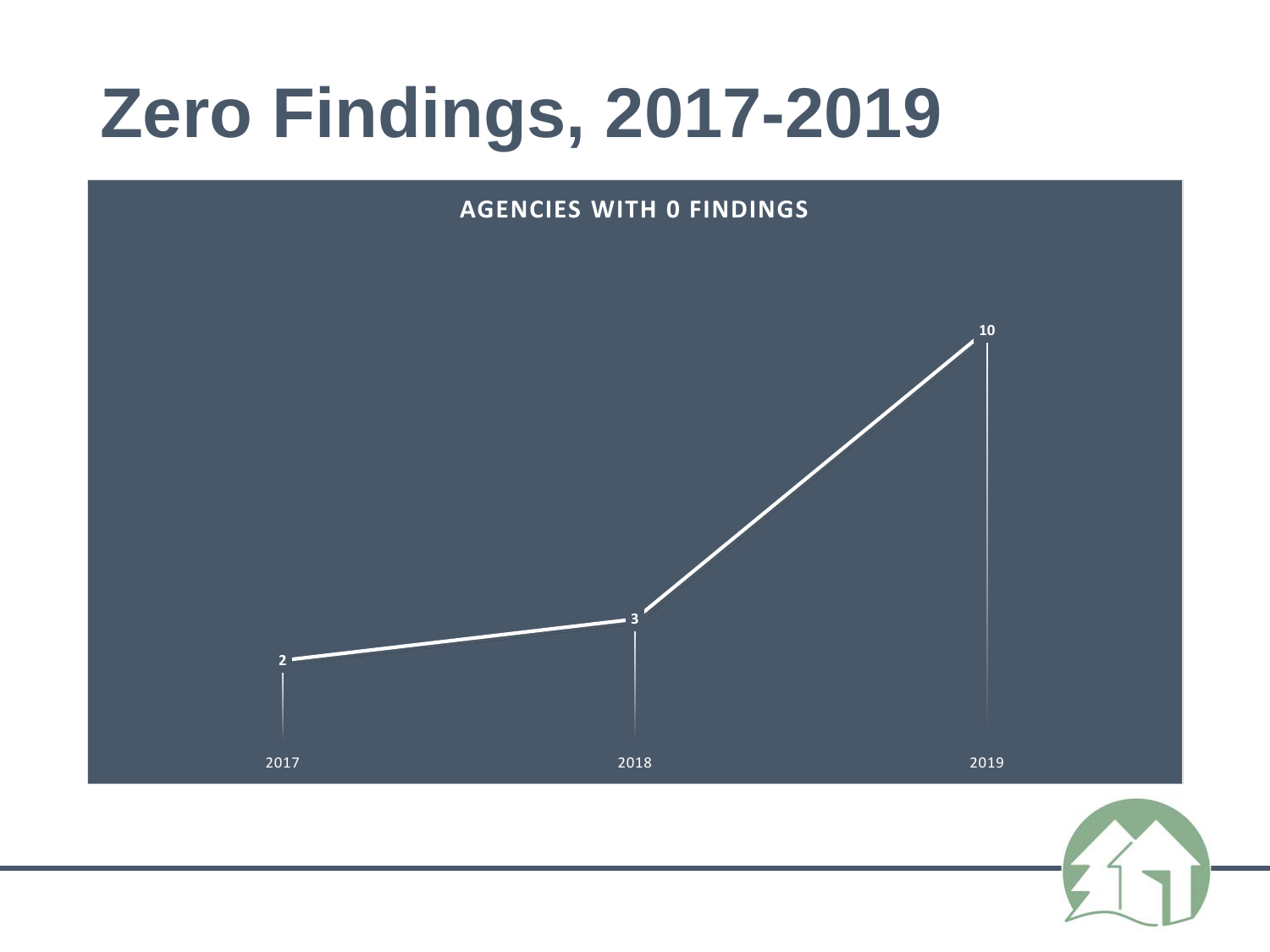# **Average Findings, 2017-2019**

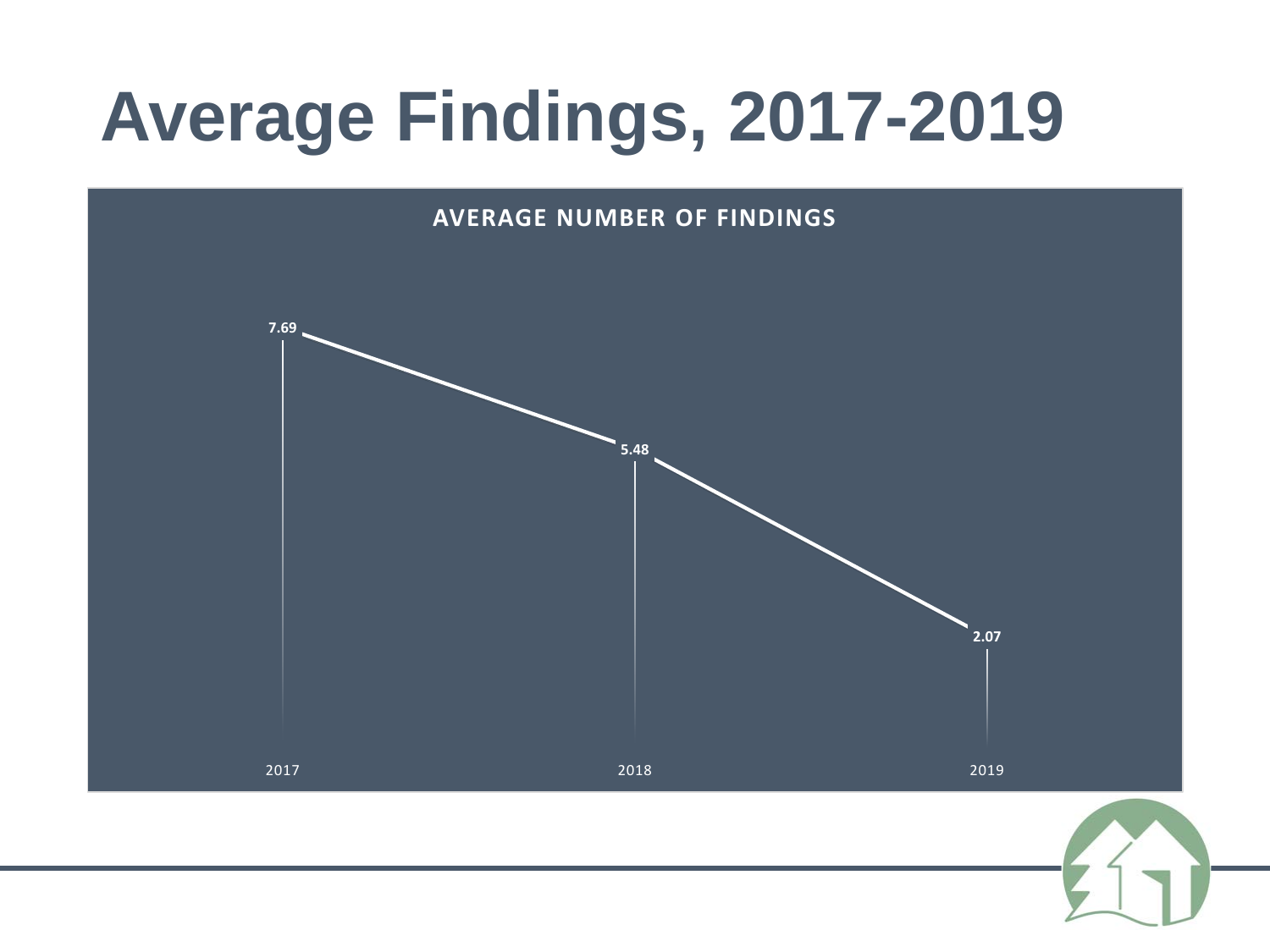## **Conclusions**

- First year included a lot of policy findings
- Knowledge base is expanding
- Acuity of client file findings has decreased
- Most findings are now procedural errors
- Findings will always be with us
- Huge improvement across the board